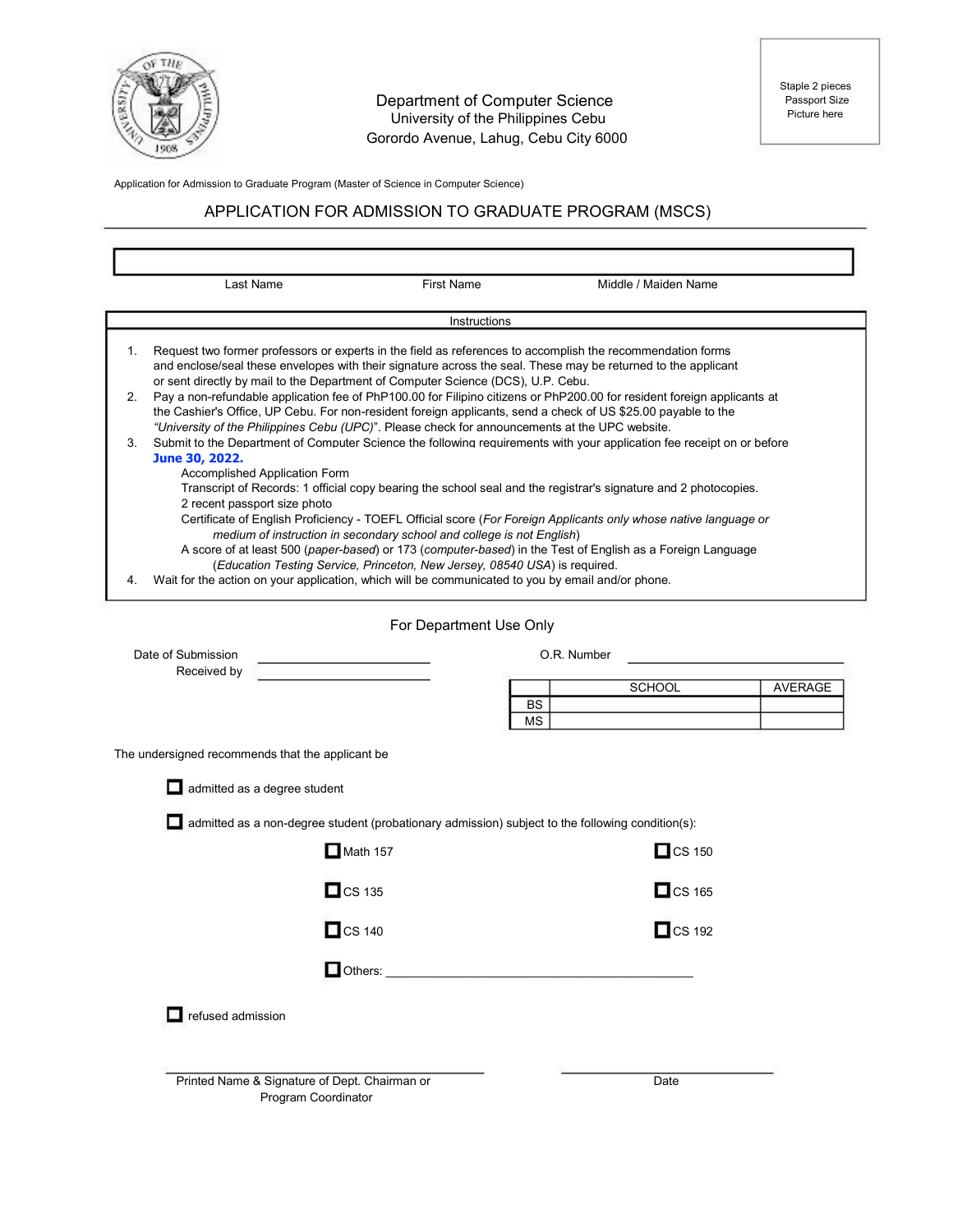|                                                                                                                                                                                                | PROGRAM OF STUDY               |                          |                          |                      |              |             |
|------------------------------------------------------------------------------------------------------------------------------------------------------------------------------------------------|--------------------------------|--------------------------|--------------------------|----------------------|--------------|-------------|
|                                                                                                                                                                                                |                                |                          |                          |                      |              |             |
|                                                                                                                                                                                                |                                |                          |                          |                      |              |             |
| Start of graduate study:                                                                                                                                                                       |                                | 1 <sub>st</sub> semester | 2 <sub>nd</sub> semester |                      |              |             |
| Full-time <b>Part-time</b>                                                                                                                                                                     |                                |                          |                          |                      |              |             |
|                                                                                                                                                                                                |                                |                          |                          |                      |              |             |
| $-1/2$                                                                                                                                                                                         |                                |                          |                          |                      |              |             |
|                                                                                                                                                                                                |                                |                          |                          |                      |              |             |
|                                                                                                                                                                                                | PERSONAL DETAILS               |                          |                          |                      |              |             |
|                                                                                                                                                                                                |                                |                          |                          |                      |              |             |
|                                                                                                                                                                                                |                                |                          |                          |                      |              | Male Female |
| Last Name                                                                                                                                                                                      |                                | <b>First Name</b>        |                          | Middle / Maiden Name |              | Sex         |
|                                                                                                                                                                                                |                                |                          |                          |                      |              |             |
| Date of Birth (mm/dd/yyyy)                                                                                                                                                                     |                                |                          | Place of Birth           |                      |              | Citizenship |
| (Do not use P.O.<br>box)<br>Permanent address<br>in home country                                                                                                                               |                                |                          |                          |                      |              |             |
|                                                                                                                                                                                                |                                |                          |                          |                      |              |             |
|                                                                                                                                                                                                |                                |                          |                          |                      |              |             |
| Telephone                                                                                                                                                                                      |                                |                          | Facsimile                |                      |              | E-mail      |
| Information on nearest relative (Father / Mother / Spouse if married / Guardian)                                                                                                               |                                |                          |                          |                      |              |             |
| Name                                                                                                                                                                                           |                                |                          |                          |                      | Relationship |             |
| Address                                                                                                                                                                                        |                                |                          |                          |                      | Tel. No.     |             |
|                                                                                                                                                                                                |                                |                          |                          |                      |              |             |
|                                                                                                                                                                                                |                                |                          |                          |                      |              |             |
|                                                                                                                                                                                                | <b>ACADEMIC QUALIFICATIONS</b> |                          |                          |                      |              |             |
| Verified copies of academic documents must be attached to this application.<br>Filipino or English translations are required. Your application cannot be processed without this documentation. |                                |                          |                          |                      |              |             |
| Secondary Education (High School)                                                                                                                                                              |                                |                          |                          |                      |              |             |
| Name of last school attended                                                                                                                                                                   |                                |                          |                          |                      |              |             |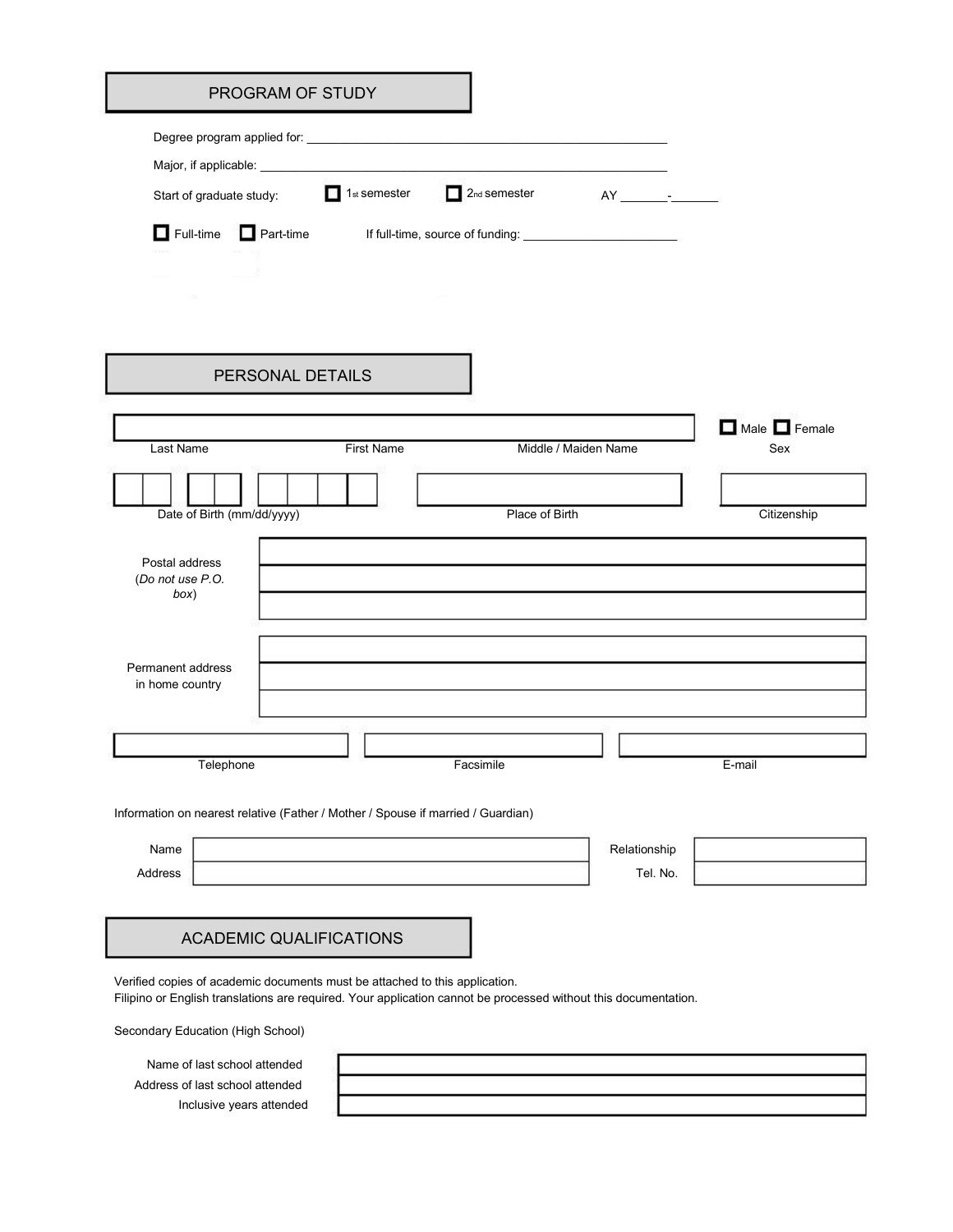Tertiary Education

| Institution | Location | Degree<br>Received | <b>Years Enrolled</b> |    |
|-------------|----------|--------------------|-----------------------|----|
|             |          |                    | From                  | To |
|             |          |                    |                       |    |
|             |          |                    |                       |    |
|             |          |                    |                       |    |
|             |          |                    |                       |    |

Scholastic Honors or Prizes Received

| Award | Institution | Date |
|-------|-------------|------|
|       |             |      |
|       |             |      |
|       |             |      |
|       |             |      |

Details of Other Qualifications Held

(E.g. Membership in professional bodies, eligibilities/certificates)

### PROFESSIONAL EXPERIENCE

| Dates of   |    | (F)Full/    |          |           |
|------------|----|-------------|----------|-----------|
| Employment |    | (P)Part-    | Employer | Job Title |
| From       | To | time        |          |           |
|            |    | $\bullet$ D |          |           |
|            |    | D           |          |           |
|            |    | D           |          |           |
|            |    | D           |          |           |
|            |    | D           |          |           |

# ENGLISH LANGUAGE PROFICIENCY

| What is your first language?                                                                                                                                                                                                                  |  |  |  |  |
|-----------------------------------------------------------------------------------------------------------------------------------------------------------------------------------------------------------------------------------------------|--|--|--|--|
| Language of instruction used in tertiary education:                                                                                                                                                                                           |  |  |  |  |
| For candidates whose degree is from a university or institution of higher learning, where the medium of instruction<br>is English language for that degree, a certification from that university or institution must be submitted.            |  |  |  |  |
| Certificate of English proficiency (attach documentation)                                                                                                                                                                                     |  |  |  |  |
|                                                                                                                                                                                                                                               |  |  |  |  |
| Test score:<br>Test date: The contract of the contract of the contract of the contract of the contract of the contract of the contract of the contract of the contract of the contract of the contract of the contract of the contract of the |  |  |  |  |